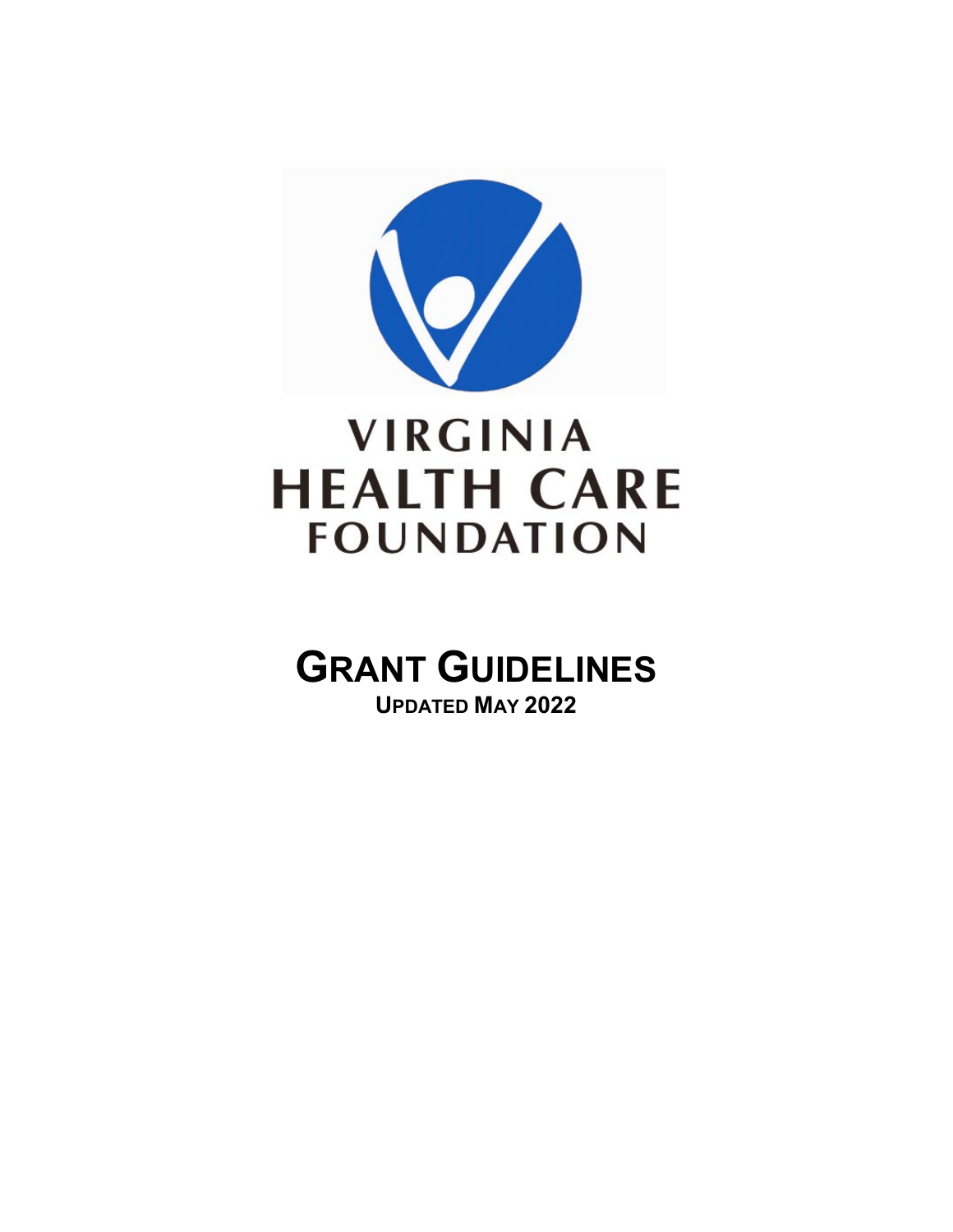### **VHCF'S MISSION**

### *"If you have your health, you have everything." But what if you don't?*

That "what if" is an everyday reality for many Virginians and one the Virginia Health Care Foundation (*VHCF*) has helped address since 1992. The Foundation is guided by a mission to increase access to primary health care (*which includes behavioral and oral health care*) for uninsured and medically underserved Virginians.

We have seen the heartbreaking consequences many hardworking Virginians experience due to their inability to obtain needed health care. That's why VHCF has invested a significant amount of its grants in expanding the services available to uninsured and underserved Virginians, and building the capacity of organizations to provide such care. This has enabled nearly 800,000 Virginians throughout the state to obtain needed primary care.

VHCF provides two funding opportunities each year that:

- support initiatives to grow and strengthen health safety net medical, dental, and behavioral health practices and
- provide funding to other capable organizations that work with uninsured or other underserved populations or in medically underserved parts of the state to establish or expand behavioral health services.

*Many of those served via VHCF grants, especially people of color, have high rates of chronic disease. They have also been disproportionately impacted by COVID-19. VHCF is dedicated to helping address these disparities and health inequities.* 

The number and nature of community organizations that increase access to needed health and mental health services for uninsured and underserved Virginians vary from community to community. Their success and effectiveness also vary and depend on multiple factors. VHCF encourages and supports local collaborative efforts to create, enhance, or increase the availability of needed health and behavioral health services within a community.

### **FUNDING PRIORITIES**

As the only statewide health foundation in the Commonwealth, VHCF is committed to meeting the diverse needs of communities and populations throughout Virginia. Barriers to healthcare access take many forms and can be caused by a variety of factors. Grant applicants are encouraged to develop initiatives in the following areas based on their local needs.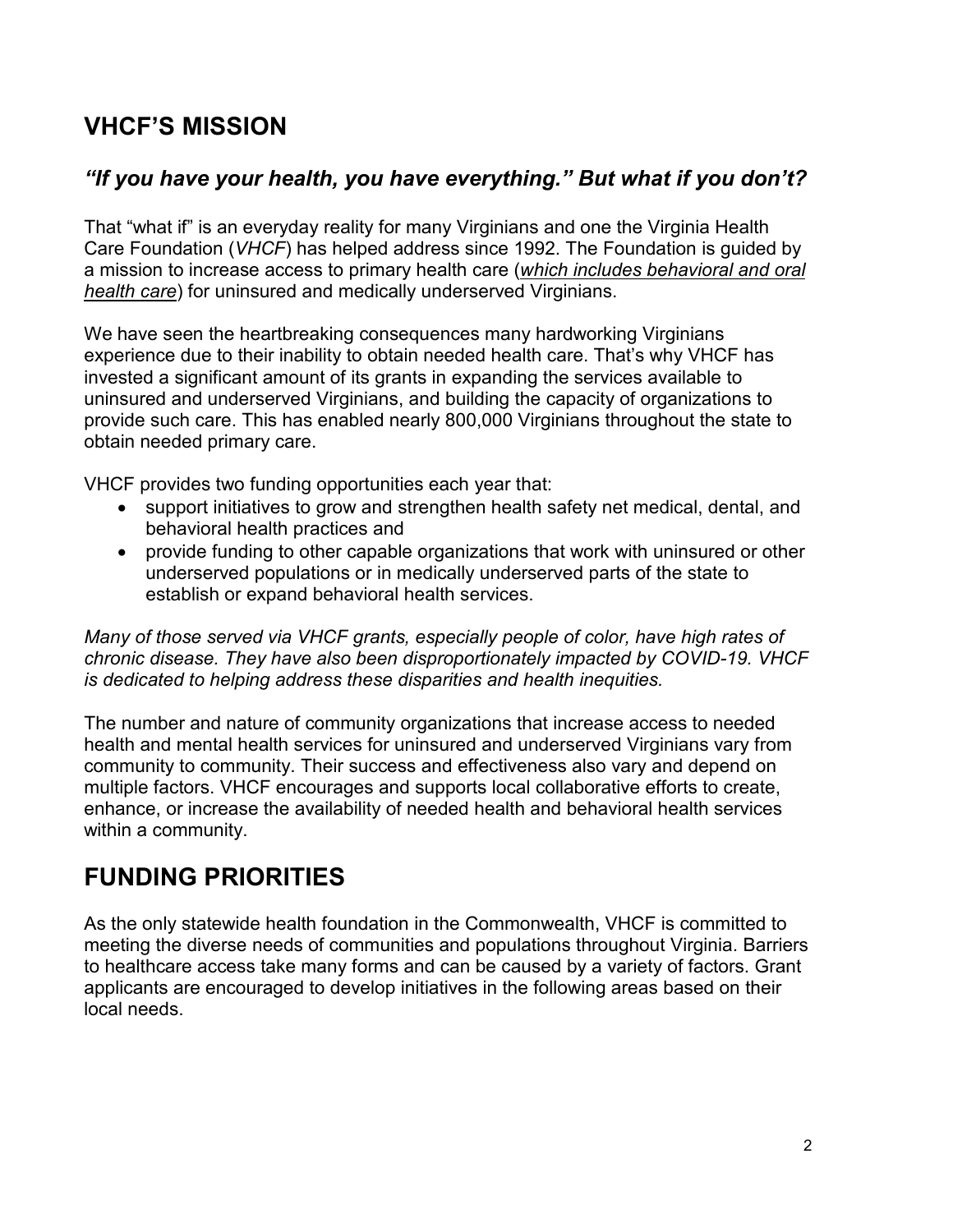#### **Developing or Expanding Capacity**

This includes initiatives that establish new outlets of care for uninsured or medically underserved Virginians, as well as those which enable existing programs to serve a greater number of patients. Examples include proposals to add new primary care providers (*medical, mental health, dental, pharmacists*); undertake a strategic expansion of physical infrastructure; utilize technology to expand access (*e.g., telemedicine*); or seek to implement an innovative model of service delivery.

#### **Establishing a Broader Scope of Services**

Some organizations are interested in adding new services to those they currently offer. Proposals to add key primary care services, e.g. mental health, dental; institute programs to enhance care of uninsured, chronically ill patients; or utilize technology (*e.g. telehealth or tele-mental health*) to enhance and expand access to primary care in underserved areas fall within the parameters of this funding track.

#### **Accelerating Licensure of Behavioral Health Professionals**

There is a compelling shortage of behavioral health professionals throughout the state, particularly in the 77 localities that are federally designated as mental health professional shortage areas. There are many masters-prepared social workers and counselors who require oversight for a defined period of time by a licensed professional in their field, before they can become licensed. VHCF will consider proposals for funding to pay the salary and benefits of these masters-prepared therapists from local organizations that will provide the required oversight from a trained behavioral health professional.

#### **Creating Local Coordinated Systems of Care**

VHCF is interested in stimulating and supporting local initiatives that will result in a community-wide coordinated network of care for the uninsured and the medically underserved, and invites proposals designed to achieve this. This funding track is appropriate for communities where there are several organizations that have a vision of working more closely together to achieve greater synergies and efficiencies both for their patients/clients and for their operations by creating or enhancing interoperability among providers.

#### **Conquering the Consequences of COVID-19**

The COVID-19 pandemic has disrupted life on all fronts and created many economic and personal ripple effects that have significantly increased the number of Virginians reporting symptoms of depression, anxiety, and PTSD (*35% compared to 10% in 2019 – Kaiser Family Foundation data*). Many nonprofit organizations report a significant increase in these conditions among their patients. As a result, VHCF is interested in supporting services or initiatives that increase the availability of mental health services at this critical juncture and beyond. The Foundation has a special interest in receiving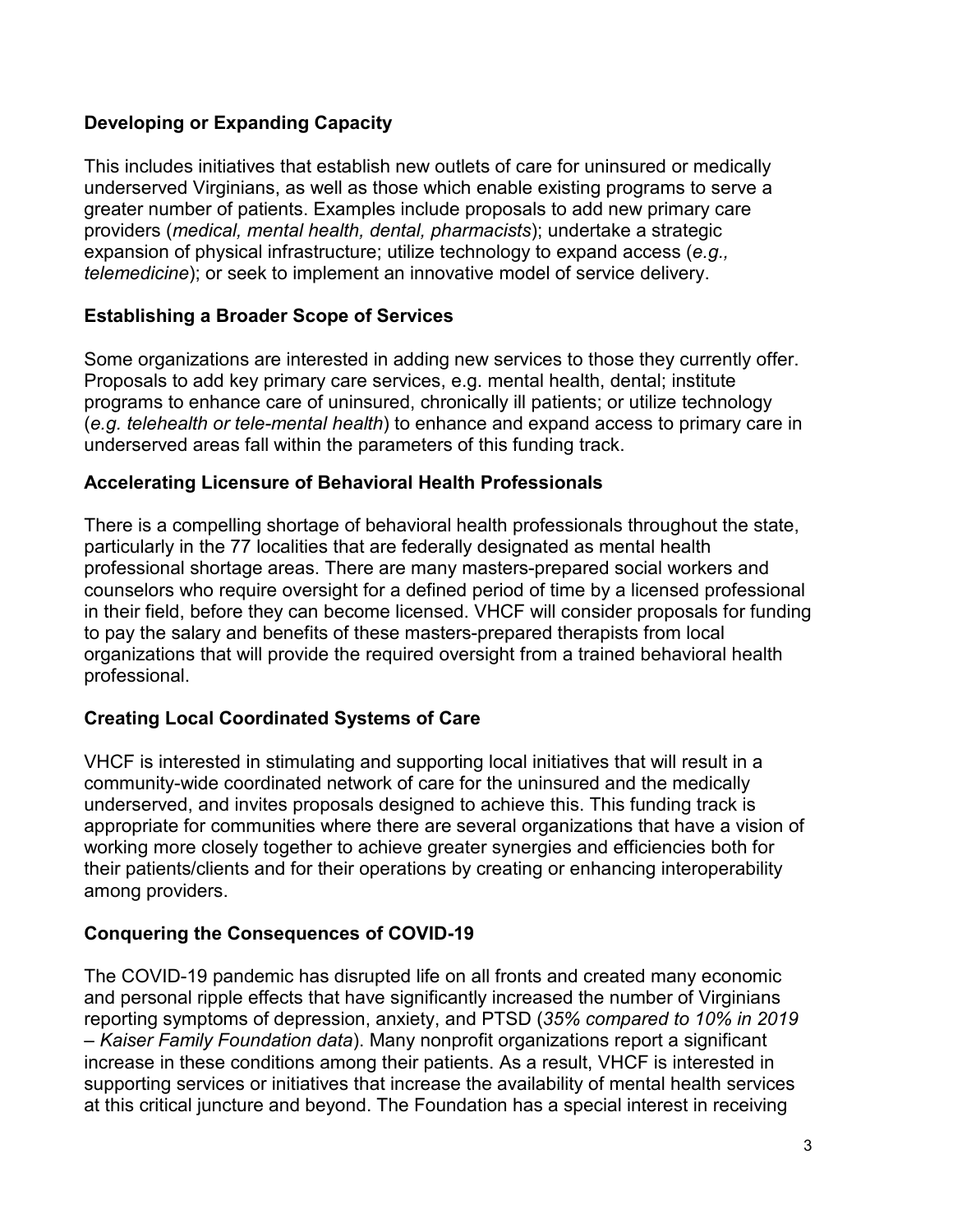proposals that will address the mental health needs of populations and individuals most impacted by the pandemic.

# **FOCUS ON SUSTAINABILTY**

A focus on sustainability is a guiding principle of VHCF grantmaking. As a result, each proposal is scrutinized thoroughly to ensure strong leadership, a well-articulated vision, a solid operating plan, community support, and long-term financial viability.

While **VHCF grants are typically for no more than a two to three-year period**, the Foundation targets its funds to organizations that are in it for the long-haul. VHCF's emphasis is on *sustainable* efforts that become an integral part of local health and mental health service delivery. To help organizations achieve this goal, VHCF funding in the second and third years is typically 25% less than in each previous year. This requires organizations to make up the difference and assists them in reaching financial sustainability by the time VHCF funding ends. Overall, 89% of VHCF funded initiatives have continued at or above their prior level of performance for at least 3 years after they've graduated from VHCF funding.

As a public/private partnership, VHCF understands and values the synergies and efficiencies that can occur when organizations work together. Applicants are encouraged to work with other local organizations providing or needing health and mental health services and other concerned organizations when formulating an initiative and preparing a proposal. This can help facilitate the transition to sustainability.

# **GRANT ELIGIBILITY**

The following entities may apply for a grant from the Virginia Health Care Foundation:

- Any public agency or private non-profit holding a  $501(c)(3)$  tax-exemption<sup>\*</sup>;
- Any organization with a 501(c)(3) tax-exempt fiscal sponsor; or
- An applicant for federal tax-exemption under 501(c)(3).

\**If the applicant is a free clinic or a community health center, it must be a member in good standing with either the [Virginia Association of Free and Charitable Clinics](http://www.vafreeclinics.org/) or the [Virginia Community Healthcare Association.](http://vacommunityhealth.org/)*

# **GRANT CRITERIA**

The Foundation looks for several key elements in every concept paper and proposal it reviews. A successful proposal will:

- Target a clearly-defined need and/or underserved population;
- Reflect strong organizational and initiative leadership;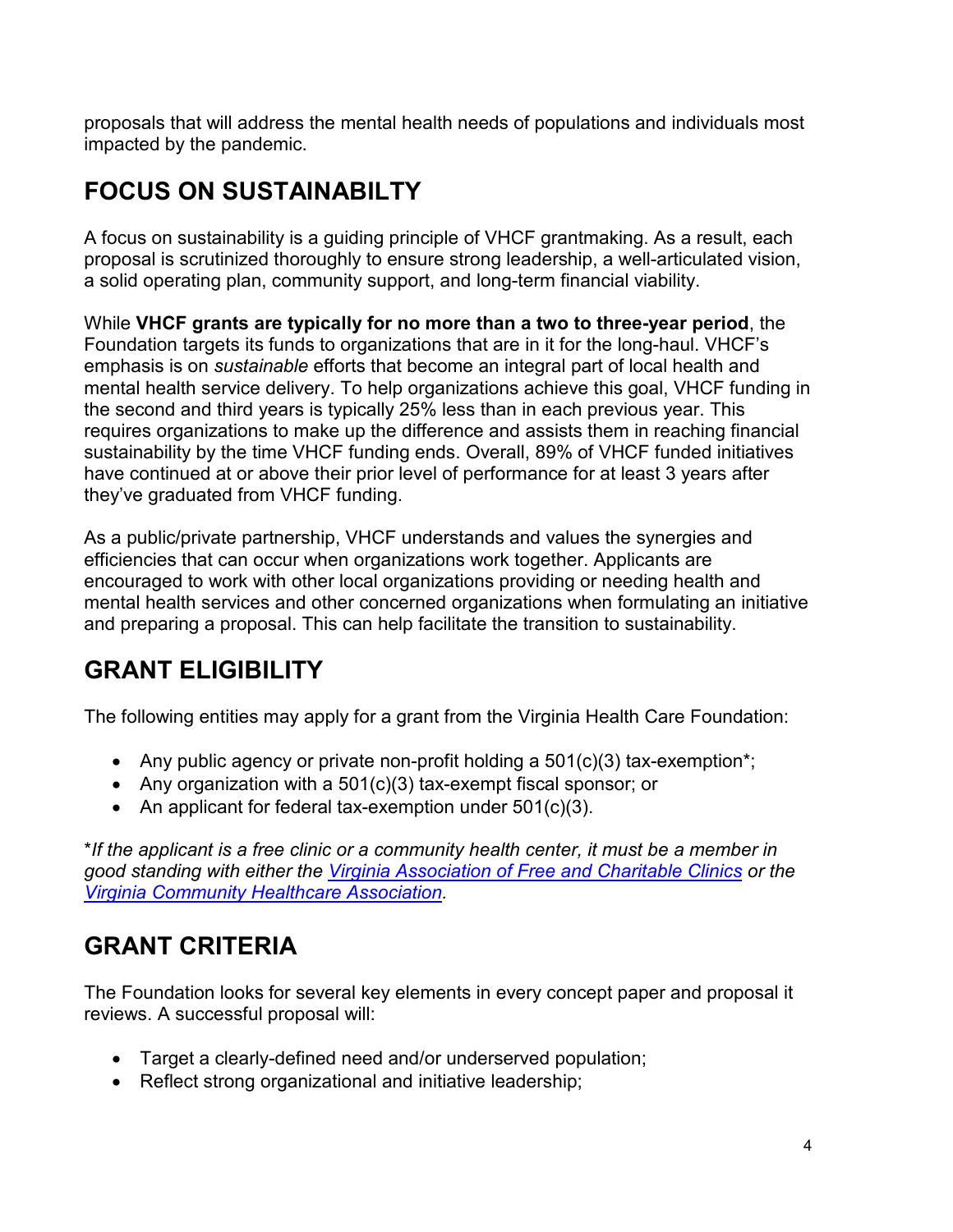- Provide evidence that all necessary logistics have been thought through and that agreements have been established with any collaborating agencies;
- Display broad-based community commitment and collaboration;
- Demonstrate that at least 25% of the initiative's costs are underwritten by the community (*including both cash and in-kind support*);
- Present a viable plan to sustain funding after Foundation funds are depleted;
- Present evidence of how the initiative fits within the applicant's strategic plan and vision for the future; and
- Agree to participate in the Foundation's evaluation of the initiative.

Overall, a successful proposal must demonstrate that all the necessary strategic and initiative planning has taken place, and the organization's management is thoroughly prepared and ready to implement the initiative. You may find the *Predictors of a Successful Initiative* to be helpful*,* which begin on page 10.

#### **The Foundation will not:**

- replace funding from a previously-existing source, either public or private, which has been reduced or eliminated;
- fund research initiatives that lack a direct primary care service component; or
- fund portions of existing operations.

If you are not sure if your concept meets VHCF guidelines, please contact VHCF's Program Officers: Andrea Lancaster at [andrea@vhcf.org](mailto:andrea@vhcf.org) or via phone at 804-828-5804.

# **GRANT APPLICATION PROCESS**

The Foundation has two formal grant cycles each year, beginning in the winter and the summer. The Foundation's grant application process starts with the submission of a concept paper. While these are accepted throughout the year, they are officially reviewed in the winter and the summer.

### **Step One** – Submission of a Concept Paper

Please visit VHCF's website, [www.vhcf.org](http://www.vhcf.org/) for submission forms and deadlines.

If you have an initiative that meets the Foundation's criteria, we encourage you to submit a concept paper. A concept paper must contain:

- 1. A completed [Concept Paper Cover Sheet](https://www.vhcf.org/wp-content/uploads/2020/10/ConceptPaperCoverSheet.pdf) as supplied by the Foundation.
- 2. A concise description of each of the following:
	- The problem or community need that the initiative will address.
	- The initiative name and a description of what is proposed, how it addresses the community's needs and how it relates to the funding priorities of the Foundation.
	- The anticipated results or impact of the initiative on the community.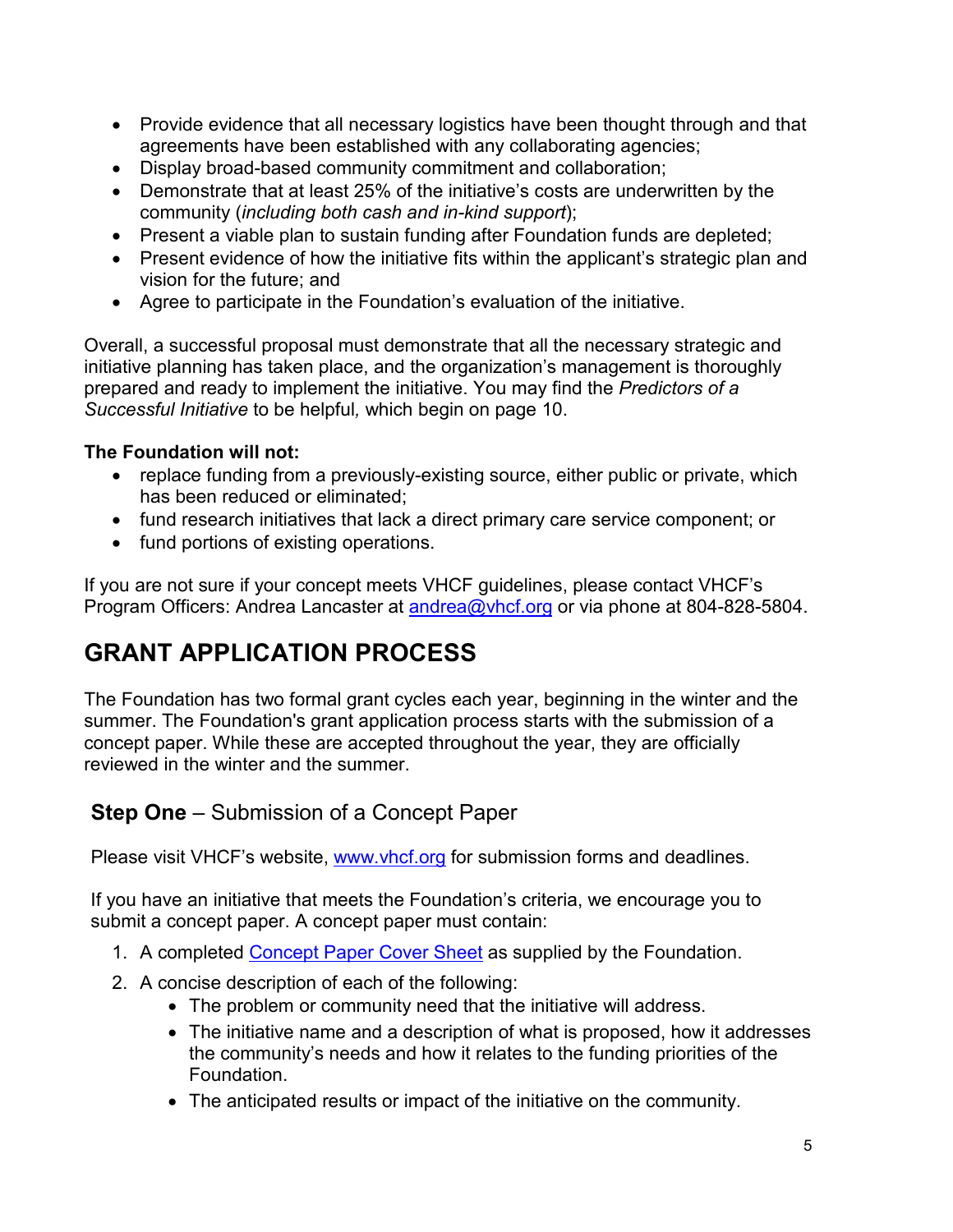- A timeframe of activities.
- A description of the applicant organization, its mission, and the services it provides.
- A summary of the organization's strategic plan and how the proposed initiative fits into the plan.
- The local leadership and community support for the initiative.
- Plans for sustaining the initiative after Foundation funding ends.
- Estimated total costs for the initiative and the amount you are seeking from the Foundation for the first grant year. (*The concept paper must indicate that a minimum of 25% of total initiative costs will come from the community or other sources through cash and/or in-kind contributions.*)
- 3. Required formatting:
	- Must be no longer than three (3) typewritten, double-spaced pages.
	- Concept papers must use standard font size (*12 point*), letter-sized paper (*8"x11"*), 1" margins, and page numbers.
	- For mailed proposals, the Foundation *requires* **an** *original* **and** *five (5) copies* **of the concept paper (including the cover sheet).** *Note: Due to the impact of COVID-19, VHCF is offering the option to submit Concept Papers via email. Submissions should be sent to Kari Parkhurst at [kari@vhcf.org](mailto:kari@vhcf.org) and must be received by 5 PM on the due date*.

The Foundation staff will review concept papers and correspond with applicants regarding requests for full proposals within two weeks of the deadline for submitting concept papers.

**Please Note:** The Foundation will respond to concept paper inquiries only. It will not respond to unsolicited formal proposals or to general requests for funds. Do not send attachments of any kind with the concept paper. They will not be reviewed, acknowledged, or returned.

*An invitation to submit a concept paper or proposal does not guarantee funding for an initiative.* Grant awards are only assured after the application/review process is complete; the Foundation's Board of Trustees has made final determinations regarding awards; and a satisfactory letter of agreement has been signed by all appropriate parties.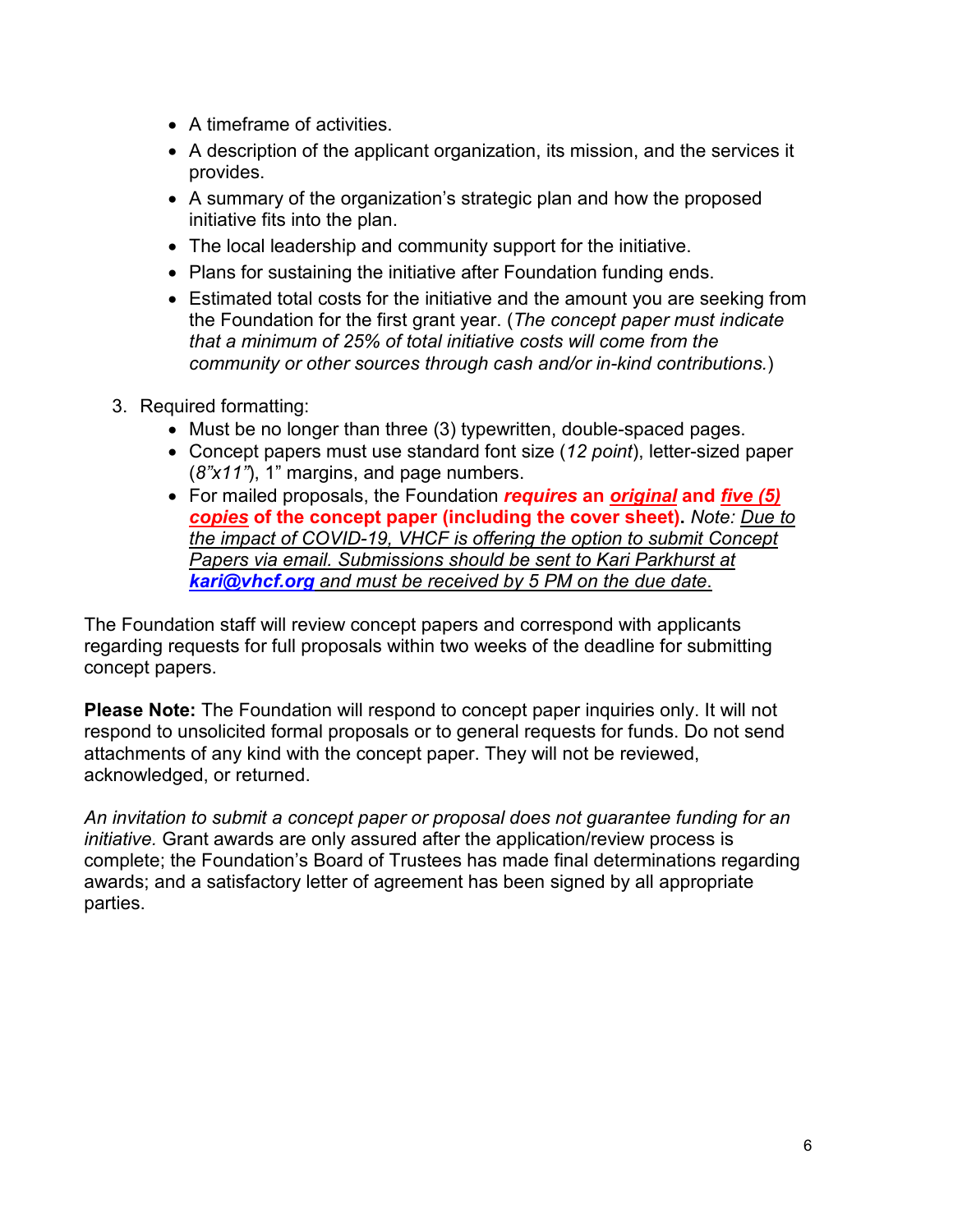### **Step Two** – Formal Proposal

If your concept paper meets the Foundation's criteria, you will be invited to submit a formal proposal. A formal proposal must contain:

- 1. A completed [Executive Summary](https://www.vhcf.org/wp-content/uploads/2020/10/Executive-Summary-cover-sheet.pdf) Cover Sheet as supplied by the Foundation.
- 2. A concise initiative narrative that describes each of the following:
	- **The need** Document the specific health need that your proposed initiative will address, using local or internal data (*e.g. wait list, length of time before an appointment can be scheduled, or number of individuals turned away*). Additional supporting data may come from secondary sources such as a local Community Health Needs Assessment conducted by your local health department or nonprofit hospital, county health rankings, or the Health Resources and Services Administration (*HRSA*).
	- **Initiative description** Include specifics about the impact of proposed funding on factors such as staffing levels, patients/clients and patient/client visits, hours of operation, or other indicators; give a "snapshot" of the operation before and after grant funding, showing the difference that the proposed initiative will make;
	- **Funding Priorities** Describe how the proposed initiative aligns with VHCF's funding priorities (*see pages 2-3*);
	- **Community commitment and collaboration** Include sources of financial and in-kind support and identify your community partner organizations. Cooperative efforts, shared service provision and attempts to better integrate services within a community are all encouraged;
	- **Initiative management** Indicate how the individuals who will implement and oversee the initiative are qualified to manage what is proposed and include their resumes or other relevant information about them;
	- **Cost-based and outcome-oriented evaluation plan and criteria** Include administrative process measures (*e.g., increasing the number of individuals served from 2,000 per year to 4,000 per year*); patient-level process measures (*e.g., 100% of patients will be screened for behavioral health needs*); and health outcome measures (e.g., *50% of patients/clients treated for depression or anxiety by a VHCF-funded provider will show meaningful improvement on a PHQ-9 screening*).
	- **Sustainability Plan** Include a specific, detailed fundraising or revenue generation plan that identifies exact sources of other funding for the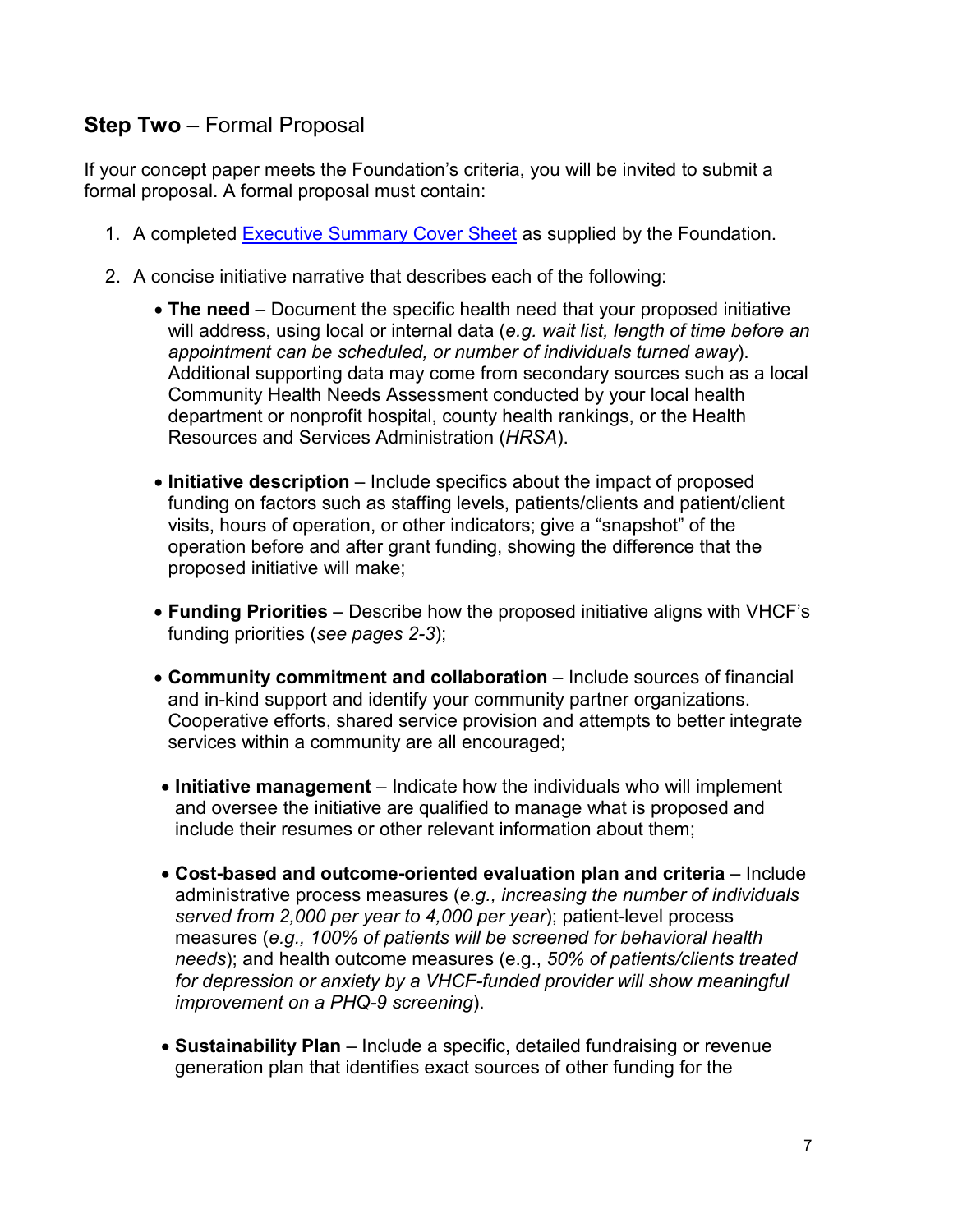proposed initiative and when it will be available to replace VHCF grant monies to sustain the initiative for the long-term; and,

- **Strategic Plan/Vision Statement and Organization Leadership** Detail how this proposed initiative relates to your organization's strategic plan. Also describe the leaders in your organization and the role they will play in planning for the future of the proposed initiative within your organization.
- 3. A **Proposed Budget with Rationale** should represent all of the revenue and expenses associated with the specific initiative to be funded. If the initiative will be a part of a larger organization, please provide the latest annual budget for the organization as an attachment. Include local public and/or private cash and in-kind contributions equivalent to a minimum match of 25% for funding requested.

You must use the [budget](http://www.vhcf.org/wp-content/uploads/2017/09/Blank-Budget-Forms.xlsx) format supplied by the Foundation, and the budget must be accompanied by an itemized rationale. Foundation funds may not be used to pay indirect costs, administrative assessments, or fees of universities or other institutions with which a VHCF initiative is affiliated. *Please note: The Foundation will most favorably review proposals showing the greatest local support.*

#### **Required attachments include, but are not limited to:**

- Sustainability Plan for proposed initiative (*please use format supplied by Foundation*).
- Support letters from community partners evidencing the monetary/in-kind resource commitment identified in the proposal and budget. Letters of Support from key collaborators should be included as well.
- Names and affiliations of the initiative management team and evidence of prior successful grant awards and leadership within the community.
- A list of the applicant organization's Board of Directors with their business titles or an indication of the special talents they bring to the Board.
- The resume(s) of the individual(s) who will serve as fiscal agent and supervisor of the proposed initiative.
- Evidence of the applicant's tax-exempt status.
- A copy of the applicant's most recent strategic plan.
- Organization budget
- Copies of most recent audit and financial statements (*P&L and Balance Sheet*)

#### **Additional attachments, as applicable:**

- Job descriptions for new positions
- Organizational chart
- Marketing plan
- Copies of relevant Memoranda of Agreement or contracts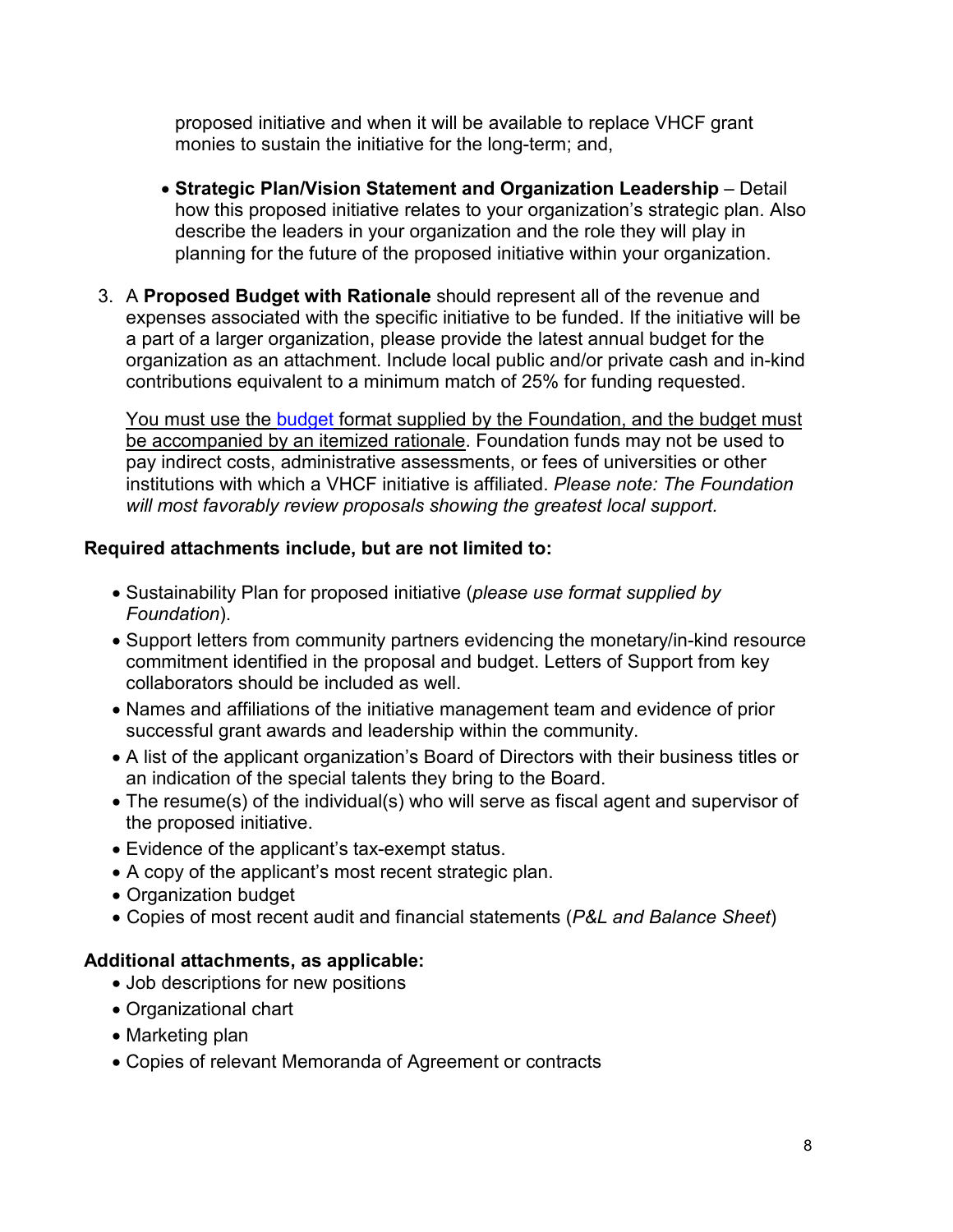#### **Required formatting:**

- The narrative of the formal proposal should be no longer than 10 typewritten, double-spaced pages. The Executive Summary, Budget, and Attachments are *not* included in the ten-page limit.
- Proposals must be presented in standard font size (*12 point*) on letter-sized paper (*8"x11"*).
- Use 1" margins and include page numbers on the narrative.
- Please do **not** staple or permanently bind your proposal (*binder clips and paper clips are fine*), or use special covers.
- The Foundation requires an original and five *(5)* copies of the entire proposal (*including attachments*).

### **SPECIAL INSTRUCTIONS, POLICIES & INFORMATION**

*The Foundation will not review incomplete proposals or those which do not follow VHCF's specifications.* Please examine your proposal carefully before submission to ensure you have provided all the information requested by the Foundation and that your concept paper or proposal meets all the specifications outlined in the guidelines.

*The Foundation will not accept any materials, including Letters of Support, received under separate cover.* All attachments and additional materials should be submitted with the formal proposal.

*Applicants are responsible for verifying the receipt of a concept paper or proposal in the Foundation's office by the deadline.* The Foundation will not acknowledge receipt of concept papers and proposals. Applications that are received after the deadline will be held for consideration in the next full grant cycle.

*Following the submission of a formal proposal, applicants will be expected to participate*  in a one to two-hour follow-up call/interview with a VHCF Program Officer. Applicants should be prepared to answer specific questions about their proposal on that call and to provide additional information, if requested, in a timely manner.

*If a full proposal is rejected, the applicant must wait a minimum of 12 months before resubmitting it.* When feasible, the Foundation may offer some form of technical assistance to increase the likelihood of success for resubmitted proposals.

### **CONDITIONS FOR GRANT ACCEPTANCE**

Each grantee must sign a letter of agreement with the Virginia Health Care Foundation that delineates the terms and specific objectives of the initiative. To view a sample letter of agreement click [here.](https://www.vhcf.org/wp-content/uploads/2020/10/Behavioral-Health-LOA-Sample-Updated-010720.pdf) 

Each grantee must agree to participate in and assist with an evaluation of its funded initiative, and to submit requested data and reports on a timely basis. An evaluation will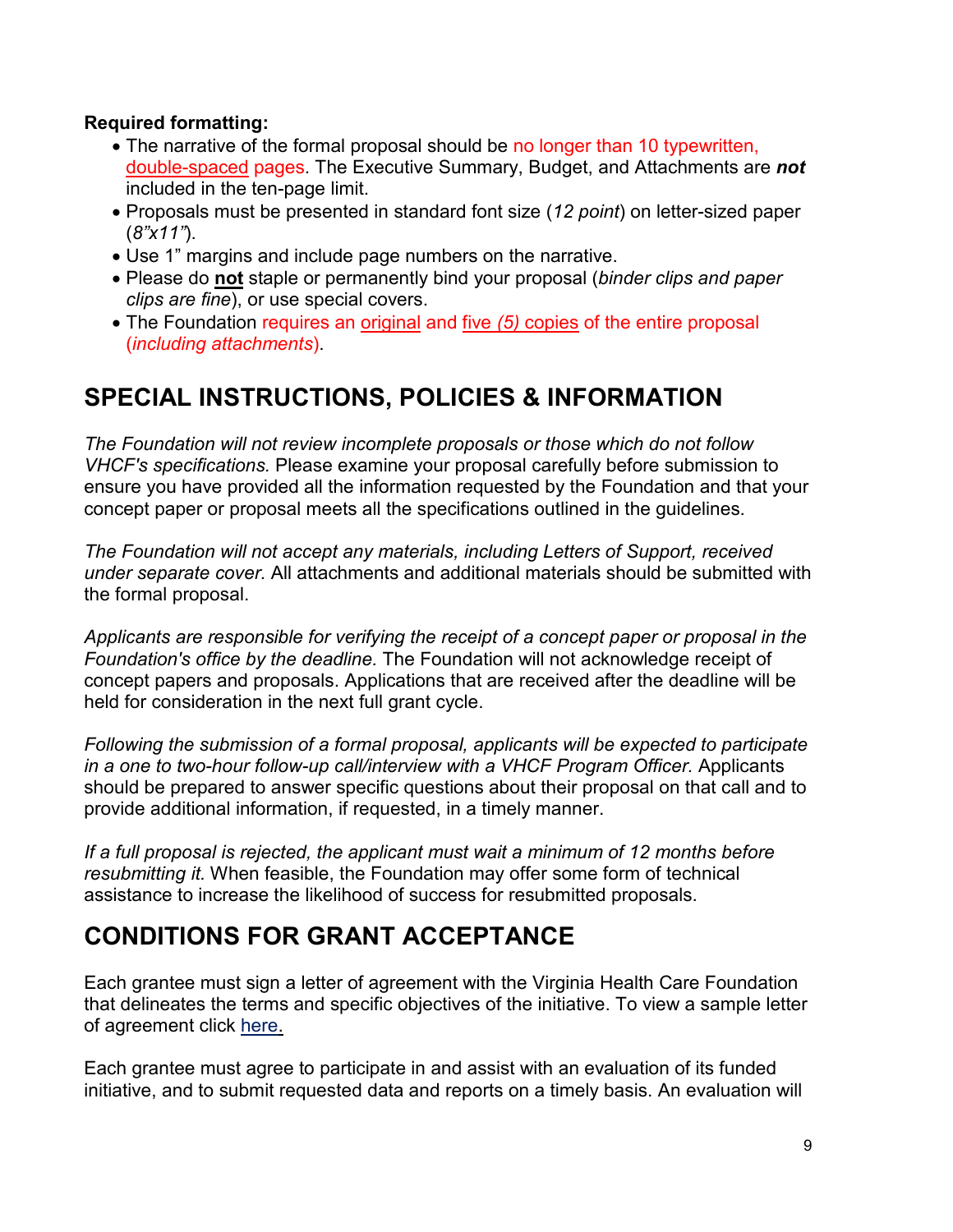be appropriate to the initiative funded. It could measure the number of individuals served; the cost-per-individual; explore patient health status outcomes; and determine the grantee's success in achieving its stated goals and objectives.

**Please Note:** During the course of the grant, in the event of any substantive change in the proposed initiative or the management team of the organization or those responsible for managing the inititiative, or other findings that could materially alter the nature or successful achievement of the initiative's goals or objectives, VHCF reserves the right to reassess its support of the initiative.

# **PREDICTORS OF A SUCCESSFUL INITIATIVE**

### **"Homework" Has Been Completed:**

- 1. Mission is clearly defined and the purpose is reasonably limited in scope.
- 2. Need for the initiative is well-documented and baseline indicators of health status prior to implementation have been collected.
- 3. The local community is invested in the initiative. Cash and in-kind support has been pledged from the community.
- 4. The proposed service appears to be cost-effective, even in the first few years of delivery.

### **Infrastructure Is in Place:**

- 5. Protocols for quality assurance have been established for the provision of any funded health, mental health, or dental services.
- 6. Community outreach activities have been identified to connect the target population with the new service(s).
- 7. Plan to communicate initiative highlights has been developed to keep community supporters invested and involved.
- 8. Transportation to the new service is readily available to the target population.
- 9. The proposed budget is comprehensive (*includes line items for personnel and benefits, rent, utilities, medications, lab and diagnostic services, medical supplies, office supplies, travel, insurance, etc.*) and demonstrates sound fiscal planning.
- 10. The need to provide prescription medicines or specialty referrals to patients who cannot afford them has been addressed and necessary supports have been allocated or established.

### **Management Capacity Is Strong:**

- 11. Management for the initiative has a demonstrated record of success.
- 12. Association with an umbrella agency, if it exists, is well defined and all involved parties understand their respective roles.
- 13. Collaboration with other community programs exists and a conscious effort to avoid duplication of services has been made.
- 14. The value of data as a management tool and as a fund raising/public relations tool is recognized and data collection systems are in place.